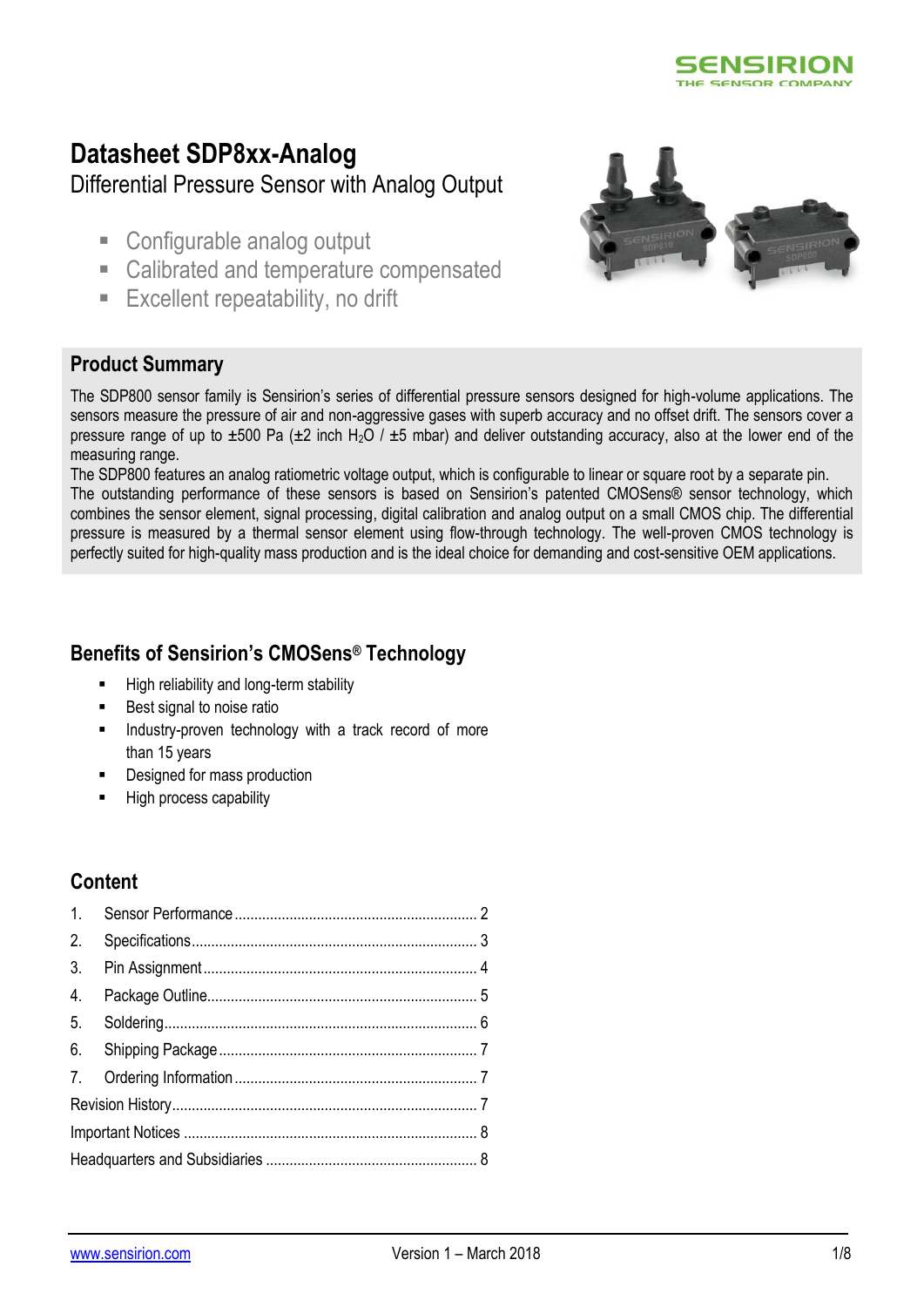

### <span id="page-1-0"></span>**1. Sensor Performance**

#### **1.1 Differential Pressure Specification**<sup>1</sup>

<span id="page-1-3"></span><span id="page-1-2"></span><span id="page-1-1"></span>

| Parameter                                  | Configuration | SDP806/SDP816-500Pa                                        | SDP806/SDP816-125Pa                                            |
|--------------------------------------------|---------------|------------------------------------------------------------|----------------------------------------------------------------|
| Measurement range <sup>2</sup>             | Linear        | $-50$ to 500 Pa<br>$(-0.2 \text{ to } 2 \text{ in } H_2O)$ | - 12.5 to 125 Pa<br>$(-0.05 \text{ to } 0.5 \text{ in } H_2O)$ |
|                                            | Square Root   | $-500$ to 500 Pa<br>$(-2 to 2 in H2O)$                     | - 125 to 125 Pa<br>$(-0.5 \text{ to } 0.5 \text{ in } H_2O)$   |
| Zero point accuracy 3,4,5                  |               | 0.1 Pa <sup>5</sup>                                        | $0.08$ Pa <sup>5</sup>                                         |
| Span accuracy 3,4,5                        |               | 3% of reading <sup>5</sup>                                 | 3% of reading $5$                                              |
| Zero point repeatability 4,5               |               | $0.05$ Pa $5$                                              | $0.04$ Pa <sup>5</sup>                                         |
| Span repeatability <sup>4,5</sup>          |               | $0.5\%$ of reading $5$                                     | $0.5\%$ of reading $5$                                         |
| Span shift due to temperature<br>variation |               | $< 0.5\%$ of reading per 10 $^{\circ}$ C                   | $< 0.5\%$ of reading per 10 $^{\circ}$ C                       |
| Offset stability                           |               | $< 0.05$ Pa/year                                           | $< 0.05$ Pa/year                                               |
| Temperature and pressure<br>compensation   |               |                                                            | Mass flow compensated differential pressure <sup>6</sup>       |
| Response time $(\tau_{63})$                |               |                                                            | < 5 ms                                                         |
| Internal digital resolution                |               |                                                            | 16 bit                                                         |
| Calibrated for                             |               |                                                            | Air, $N_2$                                                     |
| Media compatibility                        |               | Air, $N_2$ , $O_2$ , non-condensing                        |                                                                |
| Calibrated temperature range               |               | $-20$ °C to $+85$ °C                                       |                                                                |

-

<sup>1</sup> Unless otherwise noted, all sensor specifications are valid at 25°C with VDD = 3.3 V and absolute pressure = 966 mbar.

<sup>2</sup> For other pressure ranges contact Sensirion

<sup>&</sup>lt;sup>3</sup> Includes repeatability

<sup>4</sup> Total accuracy/repeatability is a sum of zero-point and span accuracy/repeatability.

<sup>5</sup> Output voltage integral non linearity and output voltage noise are not included. Note that the effect of output voltage integral non linearity and output voltage noise on accuracy is highly dependent on the output configuration (linear or square root).

<sup>&</sup>lt;sup>6</sup> For more information about temperature and pressure compensation consult the selection guide in the differential pressure download center on our website.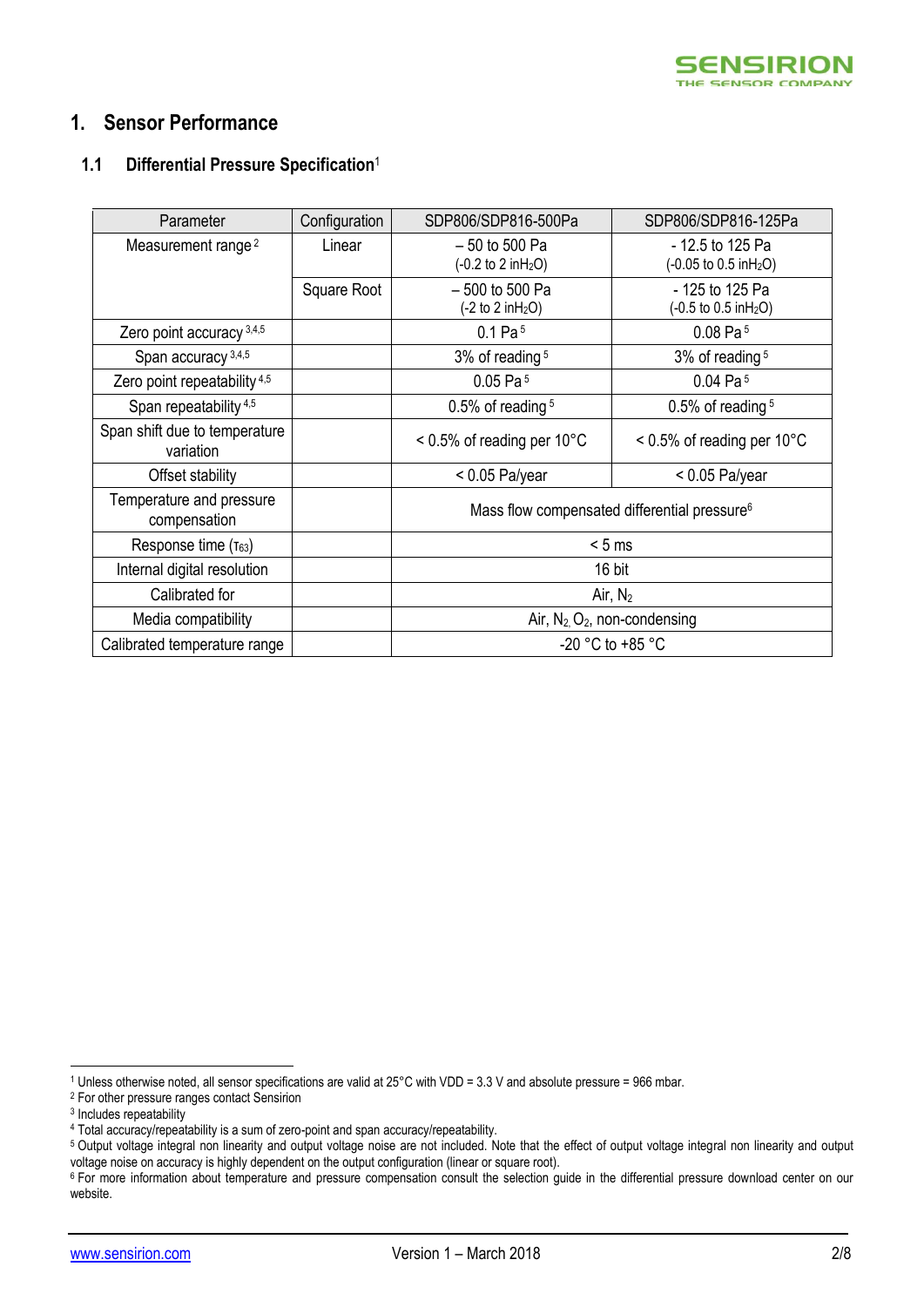# <span id="page-2-0"></span>**2. Specifications**

### <span id="page-2-1"></span>**2.1 Electrical Specifications**

| Parameter                         | Symbol                    | Condition | Min.            | Typ. | Max. | Units           | Comments |
|-----------------------------------|---------------------------|-----------|-----------------|------|------|-----------------|----------|
| Supply                            |                           |           |                 |      |      |                 |          |
| Supply Voltage                    | V <sub>DD</sub>           |           | 2.7             |      | 5.5  | V               |          |
| Power-up/down level               | $\mathsf{V}_\mathsf{POR}$ |           | 2.3             | 2.5  | 2.7  | V               |          |
| Supply current                    | <b>I</b> DD               |           |                 | 3.8  | 5.5  | mA              |          |
| Ratiometric analog voltage output |                           |           |                 |      |      |                 |          |
| Output range                      |                           |           | 10%             |      | 90%  | V <sub>DD</sub> |          |
| Resistive load to GND             |                           |           | 10 <sup>1</sup> | 100  |      | <b>kOhm</b>     |          |
| Resistive load to VDD             |                           |           | 1000            |      |      | kOhm            |          |
| Capacitive load                   | C <sub>load</sub>         |           |                 |      | 100  | nF              |          |
| Output voltage Integral           |                           |           |                 |      | 5    | mV              |          |
| Non Linearity (INL)               |                           |           |                 |      |      |                 |          |
| Output voltage noise              |                           |           |                 | 0.5  |      | mV              |          |
| (RMS)                             |                           |           |                 |      |      |                 |          |

### **2.2 Timing Specifications**

| 'arameter     | ivmbol | 1.1.1<br>Condition | Min. | ' vr<br><b>v</b> ~ | Max.    | $\cdot$ .<br><b>Jnits</b> | Comments                              |
|---------------|--------|--------------------|------|--------------------|---------|---------------------------|---------------------------------------|
| Power-up time | IPU    |                    |      |                    | ΩE<br>∼ | ms                        | Time to first reliable<br>measurement |

#### **2.3 Mechanical Specifications**

| Parameter              | Symbol     | Condition | Min. | $\tau$ yp. | Max. | Jnits | Comments |
|------------------------|------------|-----------|------|------------|------|-------|----------|
| Allowable overpressure | D<br>max   |           |      |            |      | bar   |          |
| Rated burst pressure   | D<br>burst |           |      |            |      | bar   |          |
| Weight                 | W          |           |      |            |      |       |          |

#### **2.4 Materials**

| Parameter          |                                                                                                                  |
|--------------------|------------------------------------------------------------------------------------------------------------------|
| Wetted materials   | PBT (polybutylene terephthalate), glass (silicon nitride, silicon oxide), silicon, gold, FR4, silicone as static |
|                    | sealing, epoxy, copper alloy, lead-free solder                                                                   |
| <b>REACH, RoHS</b> | <b>REACH and RoHS compliant</b>                                                                                  |

#### **2.5 Absolute Maximum Ratings**

| Parameter                                | Rating                 | Units   |
|------------------------------------------|------------------------|---------|
| Supply Voltage V <sub>DD</sub>           | $-0.3$ to 5.5          |         |
| Max Voltage on pins (Inputs)             | $-0.3$ to $V_{DD}+0.3$ |         |
| Input current on any pin                 | ±70                    | mA      |
| Operating temperature range <sup>2</sup> | $-40$ to $+85$         | °C      |
| Storage temperature range                | $-40$ to $+85$         | $\circ$ |
| Max. humidity for long term exposure     | 40°C dew point         |         |
| ESD HBM (human body model)               |                        | k٧      |

<sup>-</sup><sup>1</sup> For a resistive load to GND less than 100kOhm a 1nF capacitor to GND on the AOUT is recommended

<sup>2</sup> For Air and N2. Long term exposure to (high concentrations of) O2 at high temperatures can reduce the product lifetime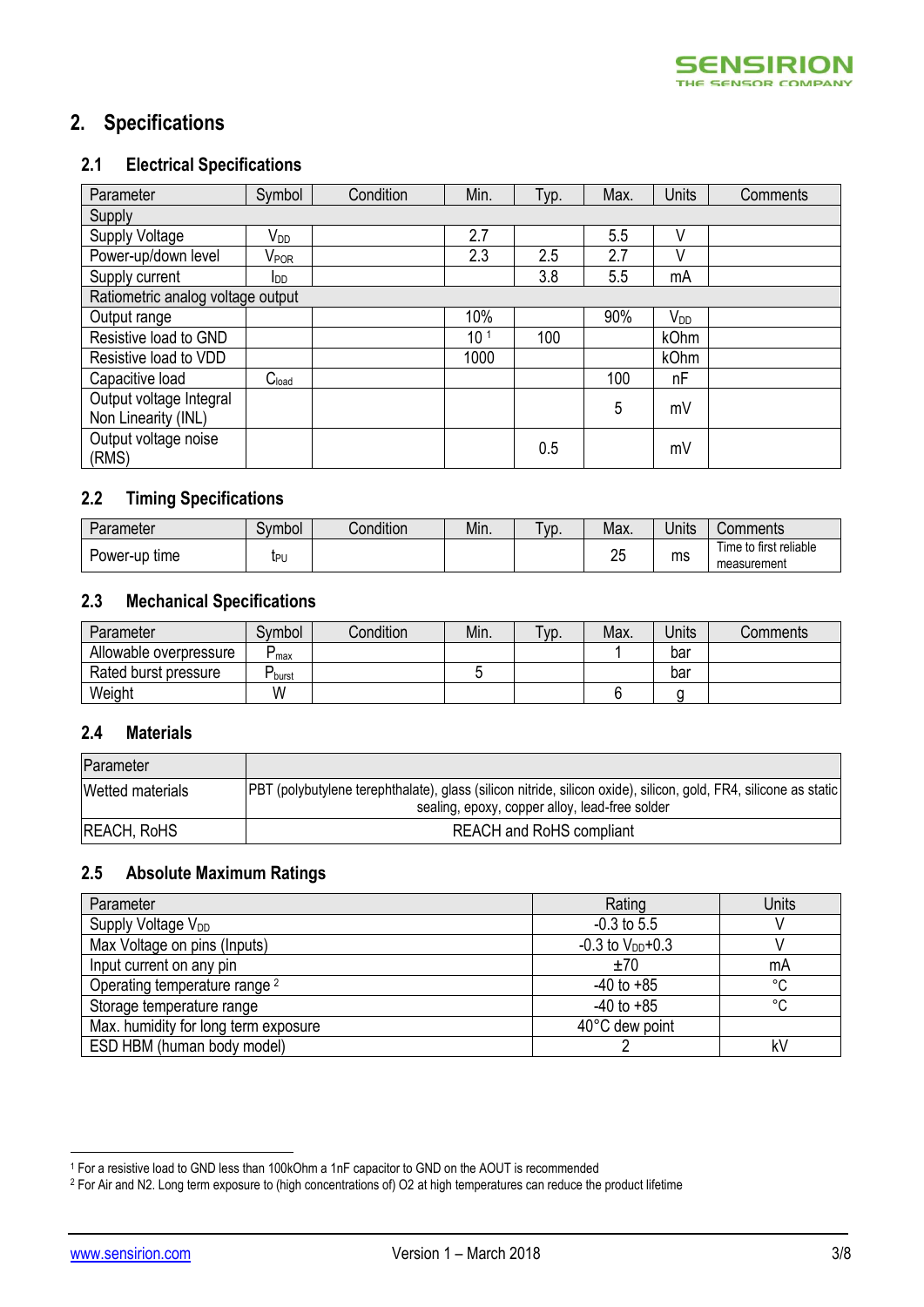

## <span id="page-3-0"></span>**3. Pin Assignment**

The pin assignments of the SDP8xx-Analog can be found in *[Table](#page-3-1)* 1.

| Pin no. | Name       | Description                       |
|---------|------------|-----------------------------------|
|         | <b>OCS</b> | Output curve selection input      |
| 2       | VDD        | <b>VDD Supply</b>                 |
| 3       | <b>GND</b> | Connect to ground                 |
| 4       | AOut       | Ratiometric analog voltage output |



<span id="page-3-1"></span>**Table 1:** *SDP8xx-Analog pin assignment (bottom view)*

#### <span id="page-3-2"></span>**3.1 OCS: Output Curve Selection Input**

|               |       | Config.   Polarity   Description                                                                                                                                                                                        | Conversion to physical values |                                                                                                                       |  |  |
|---------------|-------|-------------------------------------------------------------------------------------------------------------------------------------------------------------------------------------------------------------------------|-------------------------------|-----------------------------------------------------------------------------------------------------------------------|--|--|
|               |       | Analog output is configured as a linear<br>output. The sensor is not fully bi-<br>directional in this configuration: -10% full-                                                                                         | 500Pa                         | AOut[V], VDD[V], Differential Pressure (DP) [Pa]<br>$DP = \frac{750 \cdot AOut}{VDD} - 150$                           |  |  |
| Linear        | Low   | scale to 100% full scale.<br>100%                                                                                                                                                                                       |                               |                                                                                                                       |  |  |
|               | (GND) | $-0\%$<br>20%<br>60%<br>100%<br>$-20%$<br><b>DP (%FS)</b>                                                                                                                                                               | 125Pa                         | $DP = \frac{190 \cdot AOut}{VDD} - 38$                                                                                |  |  |
| Square   High |       | Analog output is a fully bi-directional<br>output with square root conversion. The<br>benefits are that the bidirectional output<br>has a more stable zero point and higher<br>sensitivity at lower pressures<br>100.0% |                               | 500Pa $DP = sign(\frac{AOut}{VDD} - 0.5) \cdot (\frac{AOut}{VDD \cdot 0.4} - 1.25)^2 \cdot 525$                       |  |  |
| Root          | (VDD) | AOut (%VDD)<br>75.0%<br>50.0%<br>25.0%<br>$0.0\%$<br>$-100%$<br>0%<br>50%<br>$-50%$<br>100%<br><b>DP (%FS)</b>                                                                                                          |                               | 125Pa $DP = sign\left(\frac{AOut}{VDD} - 0.5\right) \cdot \left(\frac{AOut}{VDD \cdot 0.4} - 1.25\right)^2 \cdot 133$ |  |  |

#### **3.2 AOut Pin**

The AOut pin gives out an analog ratiometric voltage, representing the measured differential pressure value. Please note the resistive and capacitive loads as mentioned in section [2.1.](#page-2-1)

Formulas for converting AOut [V] to differential pressure [Pa] can be found in section [3.1.](#page-3-2)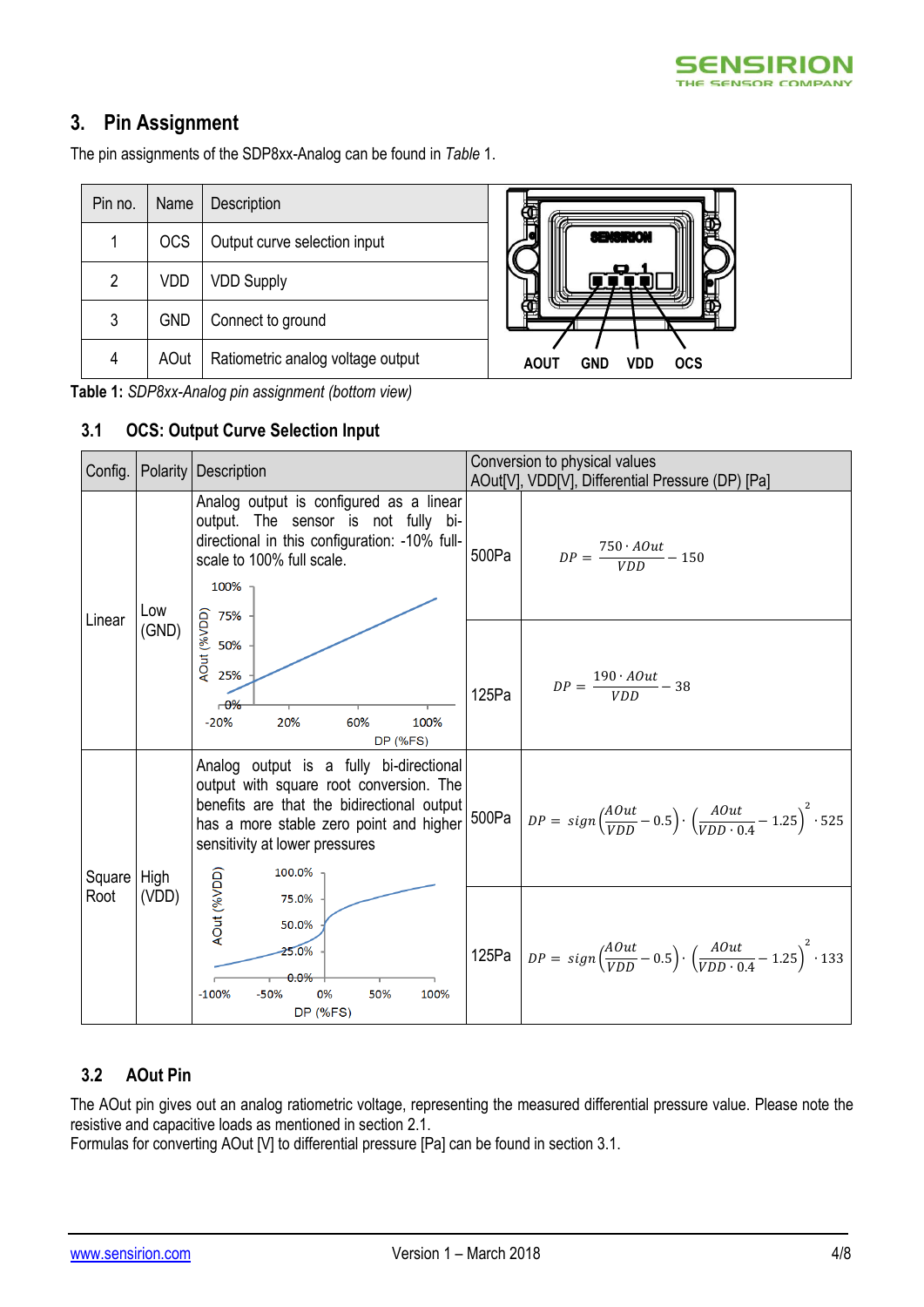

# <span id="page-4-0"></span>**4. Package Outline**

### **4.1 Dimensions SDP80x – Manifold Connection**









**Figure 1***: SDP80x. All dimensions in mm.*

### **4.2 Dimensions SDP81x – Tube Connection**



**Figure 2:** *SDP81x. All dimensions in mm.*

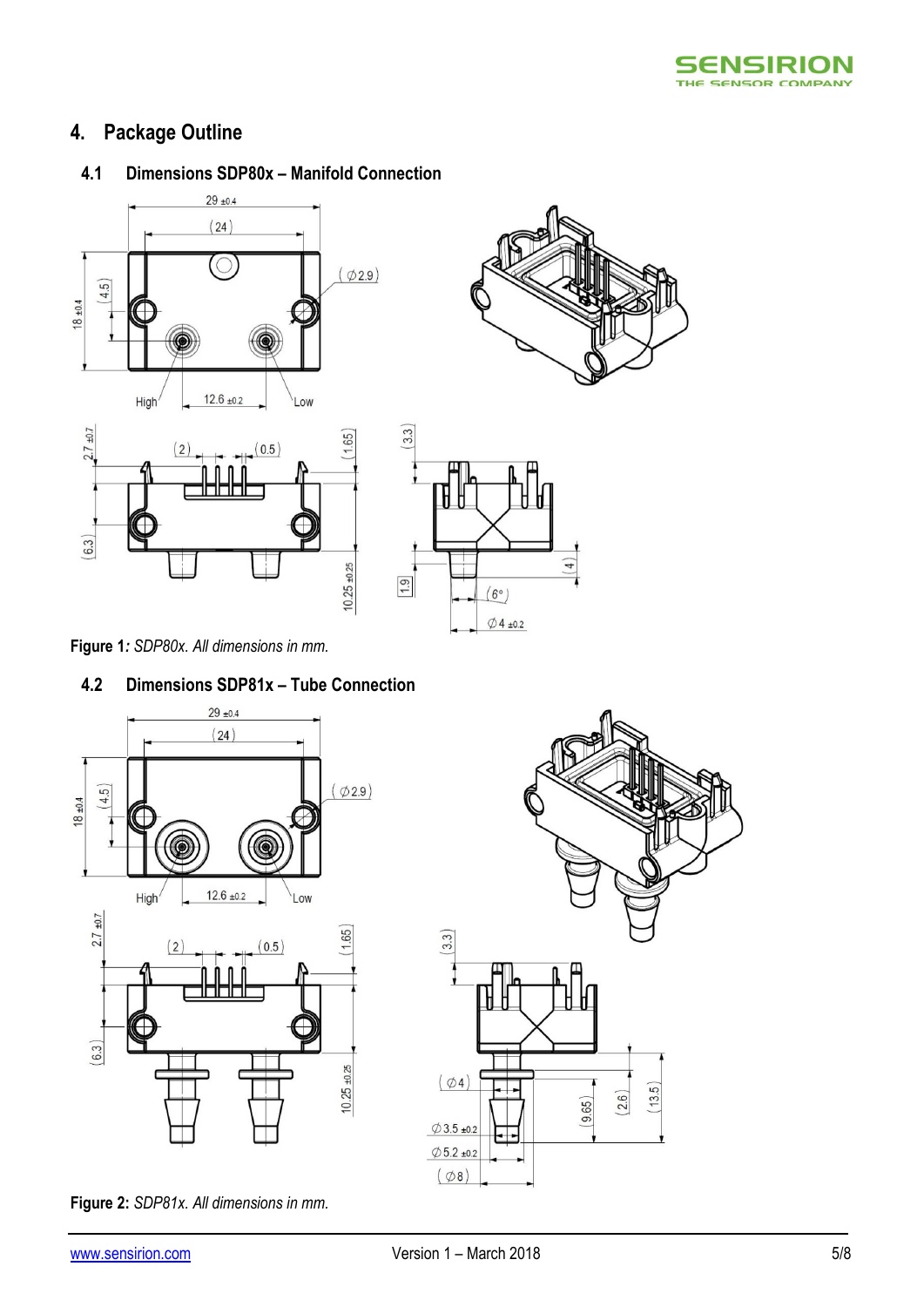

#### **4.3 Footprint**



**Figure 3***: Footprint for PCB mounting (top view = sensor side). All dimensions in mm.*

A: Overall sensor dimensions

B: Holes for additional mounting screws (optional)

<span id="page-5-0"></span>In case the sensor is not mounted on a PCB and is connected with a cable the SDP800 series cap is recommended.

### **5. Soldering**

Standard wave soldering systems may be used for soldering SDP800 series sensors. Reflow soldering is **not** feasible and may damage the sensor.

The sensor ports must be protected from solder splash and flux during soldering. *[Figure 4](#page-5-1)* shows an appropriate temperature profile with maximum temperature values.



<span id="page-5-1"></span>

The characteristics of wave soldering machines vary, so any soldering setup must be tested before production use.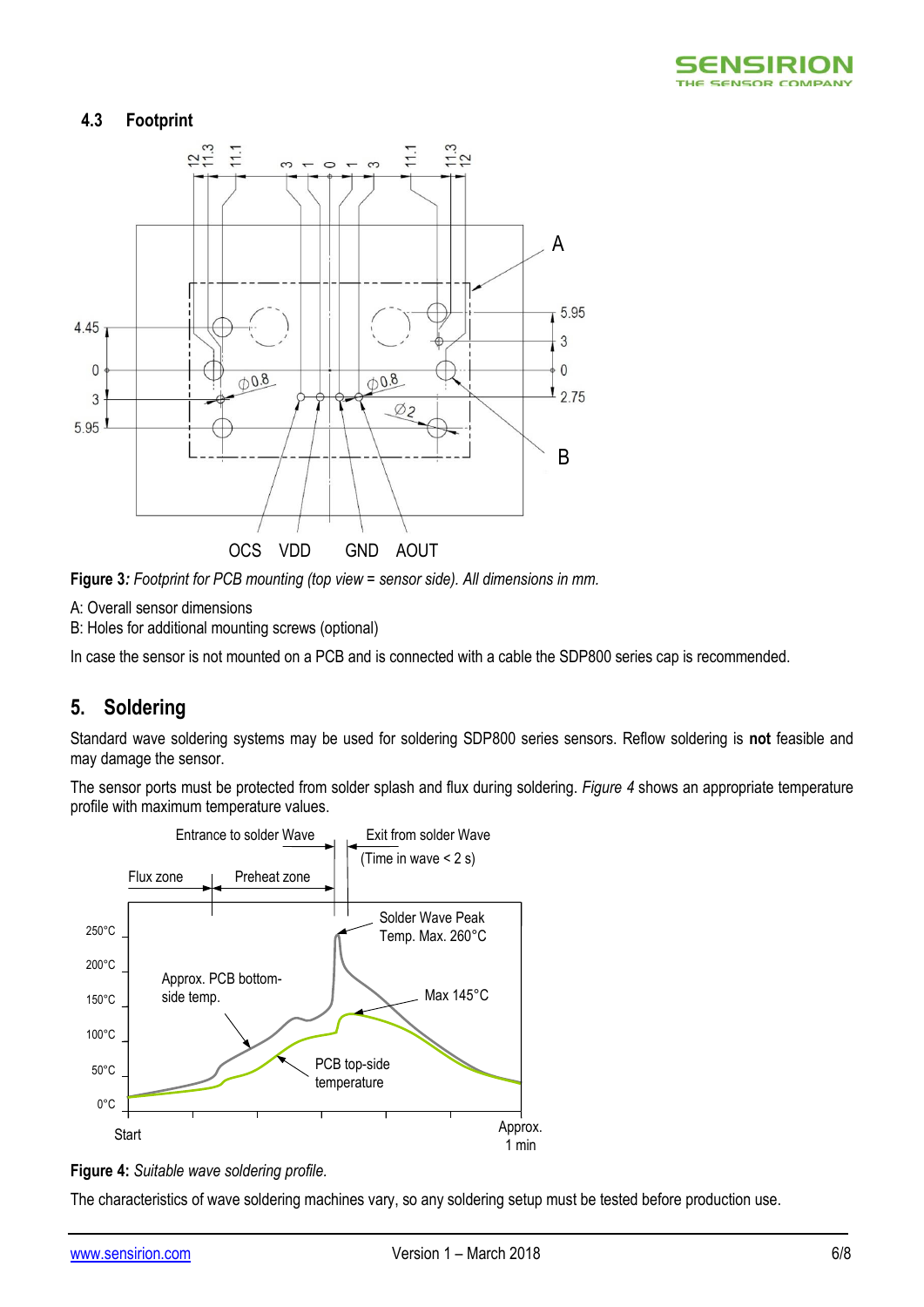

## <span id="page-6-0"></span>**6. Shipping Package**

SDP8xx are shipped in trays of 80pcs. The tray dimension is 355mm x 255mm x 21.5mm. By piling them up, the height per tray can be considered as 19mm.

### <span id="page-6-1"></span>**7. Ordering Information**

Use the part names and item numbers shown in the following table when ordering SDP8xx differential pressure sensor. For the latest product information and local distributors, visit [www.sensirion.com.](http://www.sensirion.com/)

| Description / Output<br>Part name |                                | <b>Differential Pressure</b><br>Temperature Compensation | Product number |
|-----------------------------------|--------------------------------|----------------------------------------------------------|----------------|
| SDP806-500Pa                      | Manifold mount, 500Pa, Analog  | Mass Flow                                                | 1-101504-01    |
| SDP816-500Pa                      | Tube connection, 500Pa, Analog | Mass Flow                                                | 1-101595-01    |
| SDP806-125Pa                      | Manifold mount, 125Pa, Analog  | Mass Flow                                                | 1-101598-01    |
| SDP816-125Pa                      | Tube connection, 125Pa, Analog | Mass Flow                                                | 1-101596-01    |

## <span id="page-6-2"></span>**Revision History**

| Date       |            | Author Version Changes |
|------------|------------|------------------------|
| 21.03.2018 | <b>ANB</b> | Released               |
|            |            |                        |